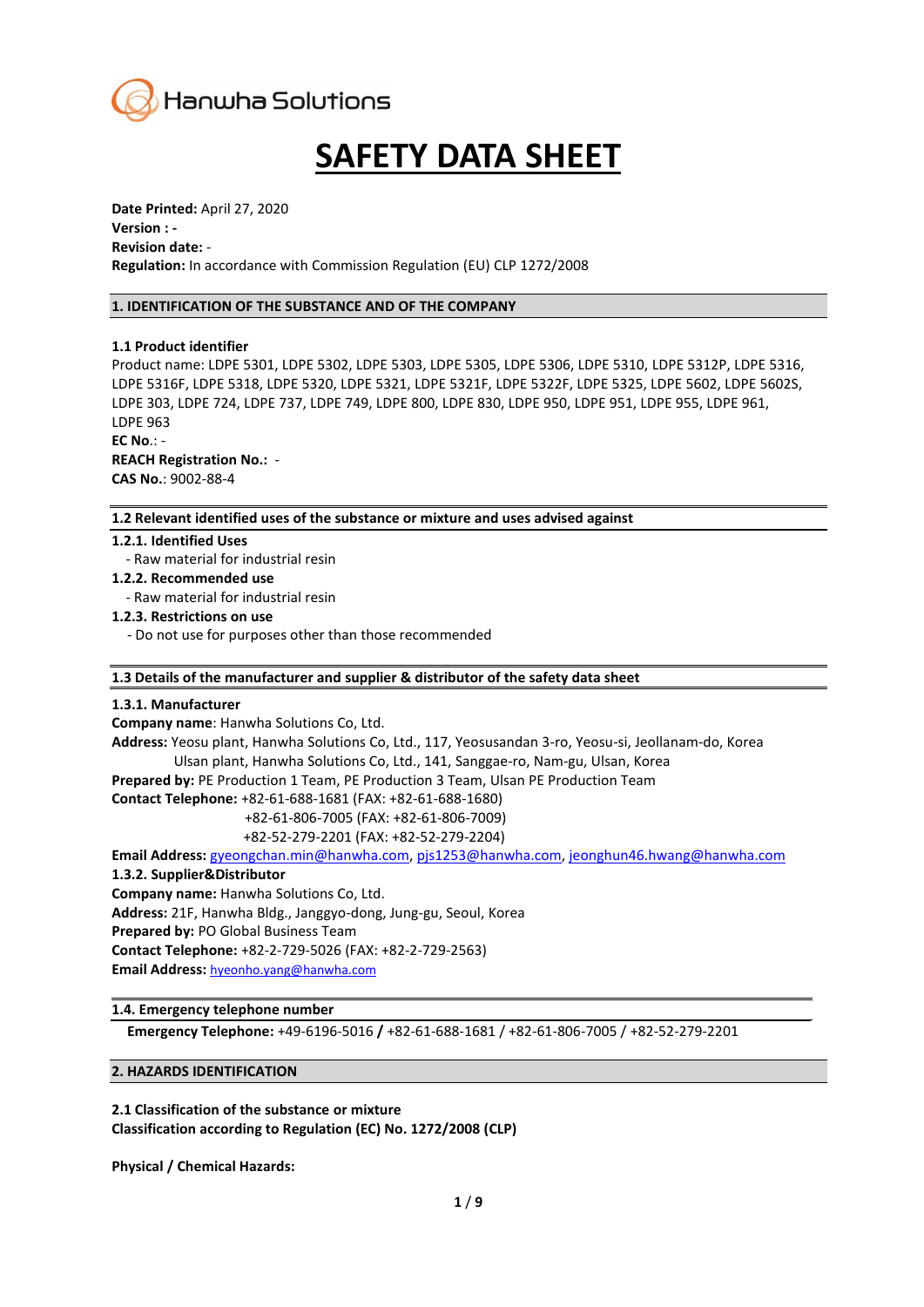

**Classification according to Regulation (EC) 1272/2008 (CLP):** Not classified

#### **Health Hazards:**

**Classification according to Regulation (EC) 1272/2008 (CLP):** Not classified

#### **Environmental Hazards:**

**Classification according to Regulation (EC) 1272/2008 (CLP):** Not available

#### **2.2 Label elements**

**Hazard pictograms:** Not applicable

- **Signal word:** Not applicable
- **Hazard statement:** Not applicable

**Additional precautionary statements:** Not applicable

- **Precautionary statements**
- **Precaution**: Not applicable
- **Treatment**: Not applicable
- **Storage**: Not applicable
- **Disposal**: Not applicable

#### **2.3 Other hazards**

**Health:** 0 **Flammability:** 0 **Reactivity:** -

#### **3. COMPOSITION/INFORMATION ON INGREDIENTS**

| Component    | CAS No.   | EC No.    | $^{\prime}$ % $^{\prime}$<br>Conc./ | Classification according<br>to 1272/2008/EEC | Registration No.      |
|--------------|-----------|-----------|-------------------------------------|----------------------------------------------|-----------------------|
| Polyethylene | 9002-88-4 | 618-339-3 | ≥99.5                               | Not classified                               | 01-2119462827-27-0000 |

**\*Under EU REACH regulation, monomer in Polyethylene is registered.**

#### **4. FIRST AID MEASURES**

#### **4.1 Description of first aid measures**

#### **4.1.1. General information:**

Remove soiled or soaked clothing immediately, do not allow to dry. Adhere to personal protective measures when giving first aid. Clean body thoroughly (Bad, shower).

## **4.1.2. Following inhalation:**

Specific medical treatment is urgent. Move victim to fresh air. Give artificial respiration if victim is not breathing. Administer oxygen if breathing is difficult.

#### **4.1.3. Following skin contact:**

In case of contact with substance, immediately flush skin with running water at least 20 minutes. Remove and isolate contaminated clothing and shoes.

Get immediate medical advice/attention.

## **4.1.4. Following eye contact:**

In case of contact with substance, immediately flush eyes with running water at least 20 minutes. Get immediate medical advice/attention.

#### **4.1.5. Following ingestion:**

Do not let him/her eat anything, if unconscious.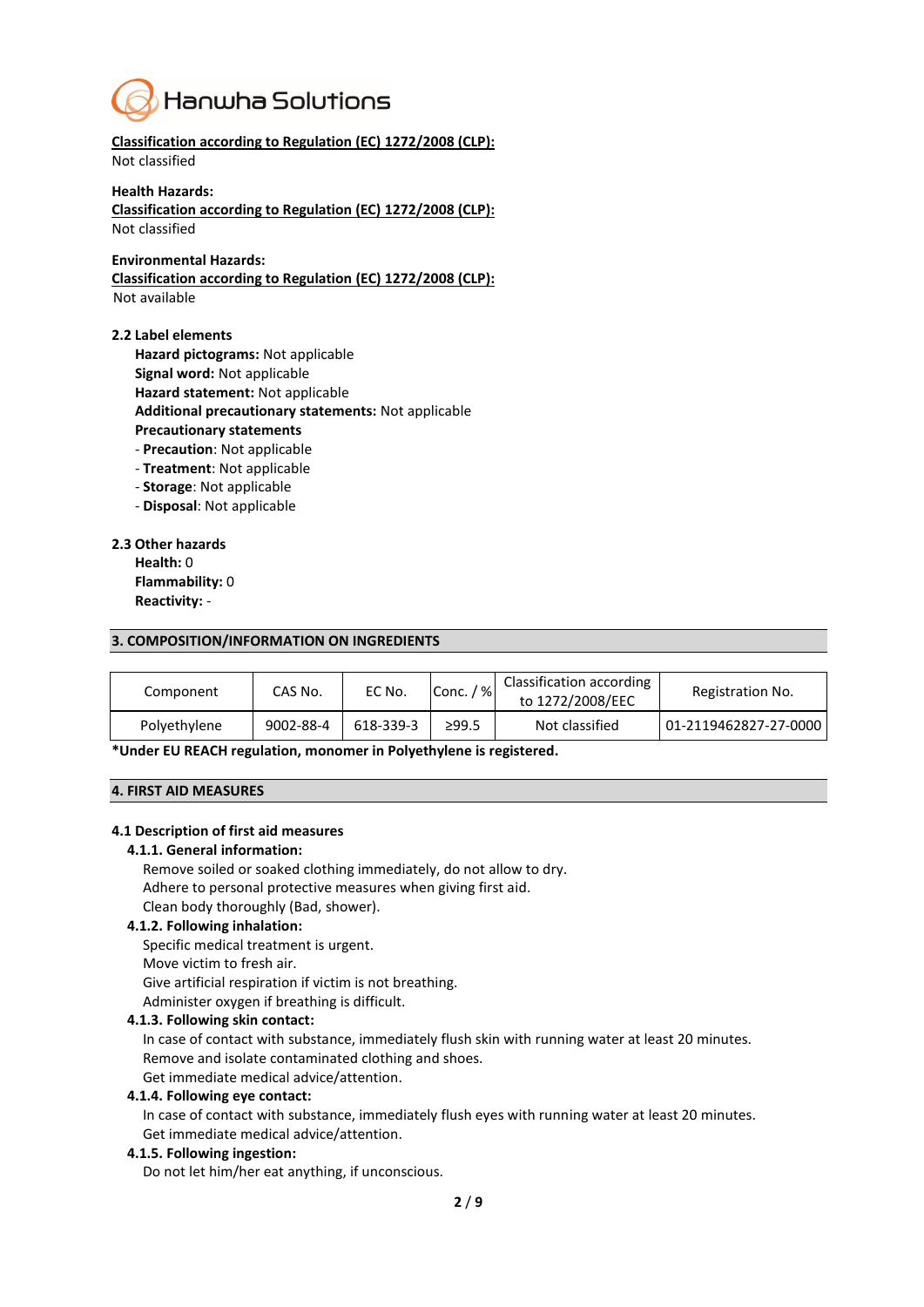

Get immediate medical advice/attention.

**4.1.6. Self-protection of the first aider:**

First aider: Pay attention to self-protection!

## **4.2 Most important symptoms and effects, both acute and delay Acute effects:**

- Symptoms and effect: None known

## **4.3 Indication of immediate medical attention and notes for physician**

- Ensure that medical personnel are aware of the material(s) involved and take precautions to protect themselves.

## **5. FIRE-FIGHTING MEASURES**

#### **5.1 Extinguishing media**

- Suitable extinguishing media: Use, dry fire extinguisher, alcohol foam, water spray, CO<sub>2</sub>, when fighting
- fires involving this material.
- -Unsuitable extinguishing media: High Pressure Water Jet

#### **5.2 Special hazards arising from the substance or mixture**

- May be ignited by heat, sparks or flames.
- Containers may explode when heated.
- Some of these materials may burn, but none ignite readily.
- Fire will produce irritating and/or toxic gases.
- If inhaled, may be harmful.

#### **5.3 Advice for firefighters**

- Move containers from fire area if you can do it without risk.
- Some may be transported hot.
- Runoff from fire control may cause pollution.
- Contact with substance may cause severe burns to skin and eyes.
- -Dike fire-control water for later disposal; do not scatter the material.
- Fire involving Tanks; Cool containers with flooding quantities of water until well after fire is out.
- Fire involving Tanks; Withdraw immediately in case of rising sound from venting safety devices or discoloration of tank.
- Fire involving Tanks; Always stay away from tanks engulfed in fire.

## **6. ACCIDENTAL RELEASE MEASURES**

#### **6.1 Personal precautions, protective equipment and emergency procedures**

- Eliminate all ignition sources.
- Stop leak if you can do it without risk.
- Ventilate the area.
- Do not touch or walk through spilled material.
- Powder Spill; Cover powder spill with plastic sheet or tarp to minimize spreading and keep powder dry.
- Prevent dust cloud.

## **6.2 Environmental precautions**

- Prevent entry into waterways, sewers, basements or confined areas.

## **6.3 The methods of purification and removal**

- Small Spill; Flush area with flooding quantities of water. And take up with sand or other non-combustible absorbent material and place into containers for later disposal.
- Large Spill; Dike far ahead of liquid spill for later disposal.
- With clean shovel place material into clean, dry container and cover loosely; move containers from spill area.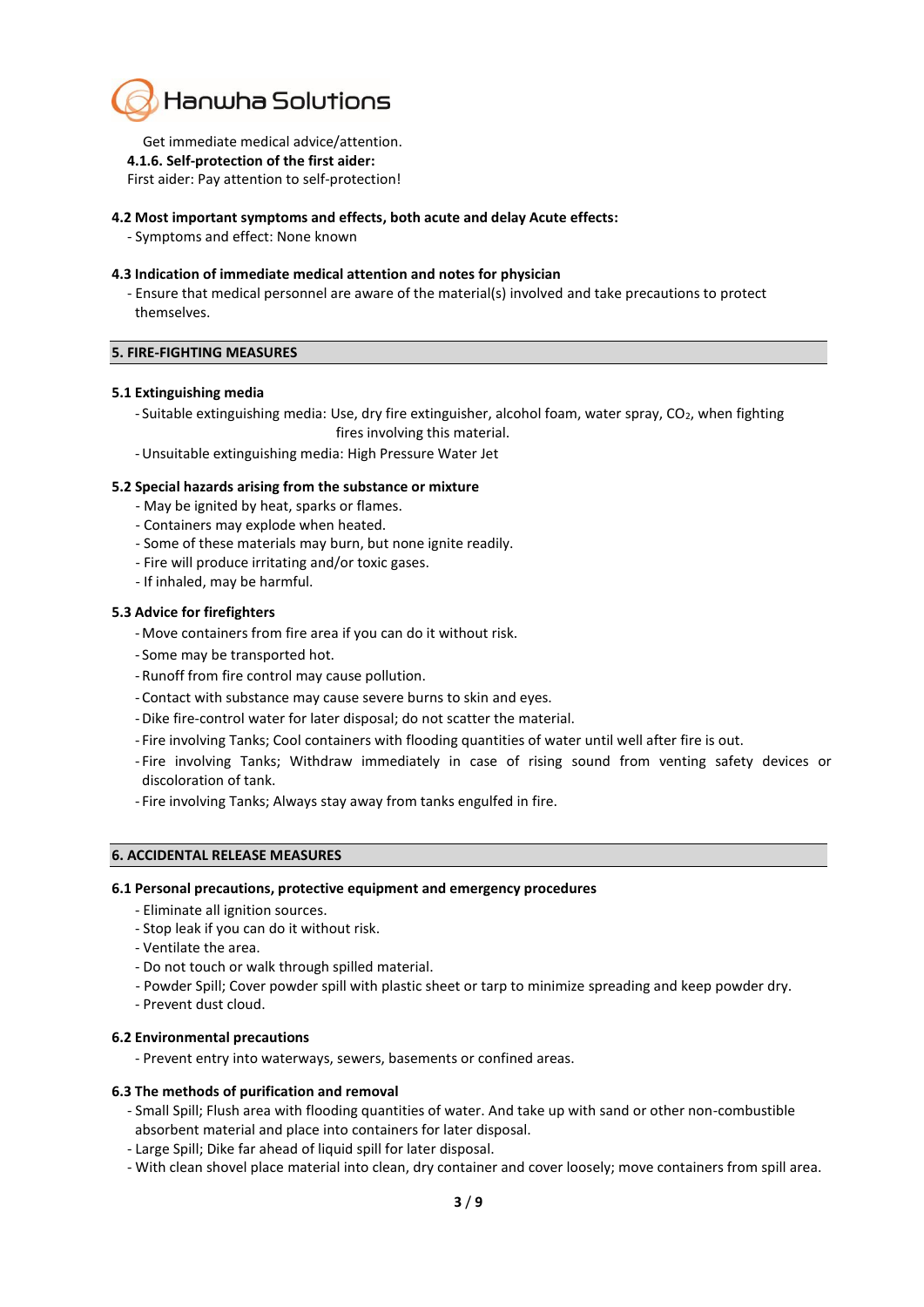

# **7. HANDLING AND STORAGE**

#### **7.1 Precautions for safe handling**

- Wash your hands thoroughly after handling.
- Please work with reference to engineering controls and personal protective equipment.
- Be careful to high temperature.

#### **7.2 Conditions for safe storage, including any incompatibilities**

- Store in a closed container.
- Store in cool and dry place.
- Please note that there are materials and conditions to avoid.

#### **8. EXPOSURE CONTROLS / PERSONAL PROTECTION**

#### **8.1 Control parameters**

#### **Occupational Exposure limits**

**ο EU regulation:** Not available

#### **ο U.S regulation:**

- **-** NIOSH: Not available
- **-** OSHA: Not available
- **ο ACGIH:** Not available

#### **ο Biological exposure index:** Not available

#### **ο Others:**

- Slovak Republic: TWA=5mg/m<sup>3</sup> (total solid aerosol)
- Latvia: TWA= 5mg/m<sup>3</sup> (dust, listed under Polymers dust)
- China: TWA= 5mg/m<sup>3</sup> (total dust), STEL= 10mg/m<sup>3</sup> (total dust)
- **ο DNELs, PNECs:** Not available

#### **8.2 Exposure controls**

#### **Appropriate engineering controls:**

-Use process enclosures, local exhaust ventilation, or other engineering controls to control airborne levels below recommended exposure limits.

#### **Individual protection measures, such as personal protective equipment:**

#### **Respiratory protection:**

- Wear European Standard type P1(EN 143) approved dust mask respiratory protective equipment when necessary.

#### **Eye protection:**

- Wear safety goggles as follow if eye irritation or other disorder occur.
- ; In case of gaseous state organic material: enclosed safety goggles
- ; In case of vapour state organic material: safety goggles or breathable safety goggles
- ; In case of particulate material: breathable safety goggles

#### **Hand protection:**

- Wear appropriate protective gloves (insulated gloves) by considering physical and chemical properties of chemicals.

#### **Body protection:**

- Wear appropriate protective clothing by considering physical and chemical properties of chemicals.

## **9. PHYSICAL AND CHEMICAL PROPERTIES**

**9.1 Information on basic physical and chemical properties**

## **Appearance**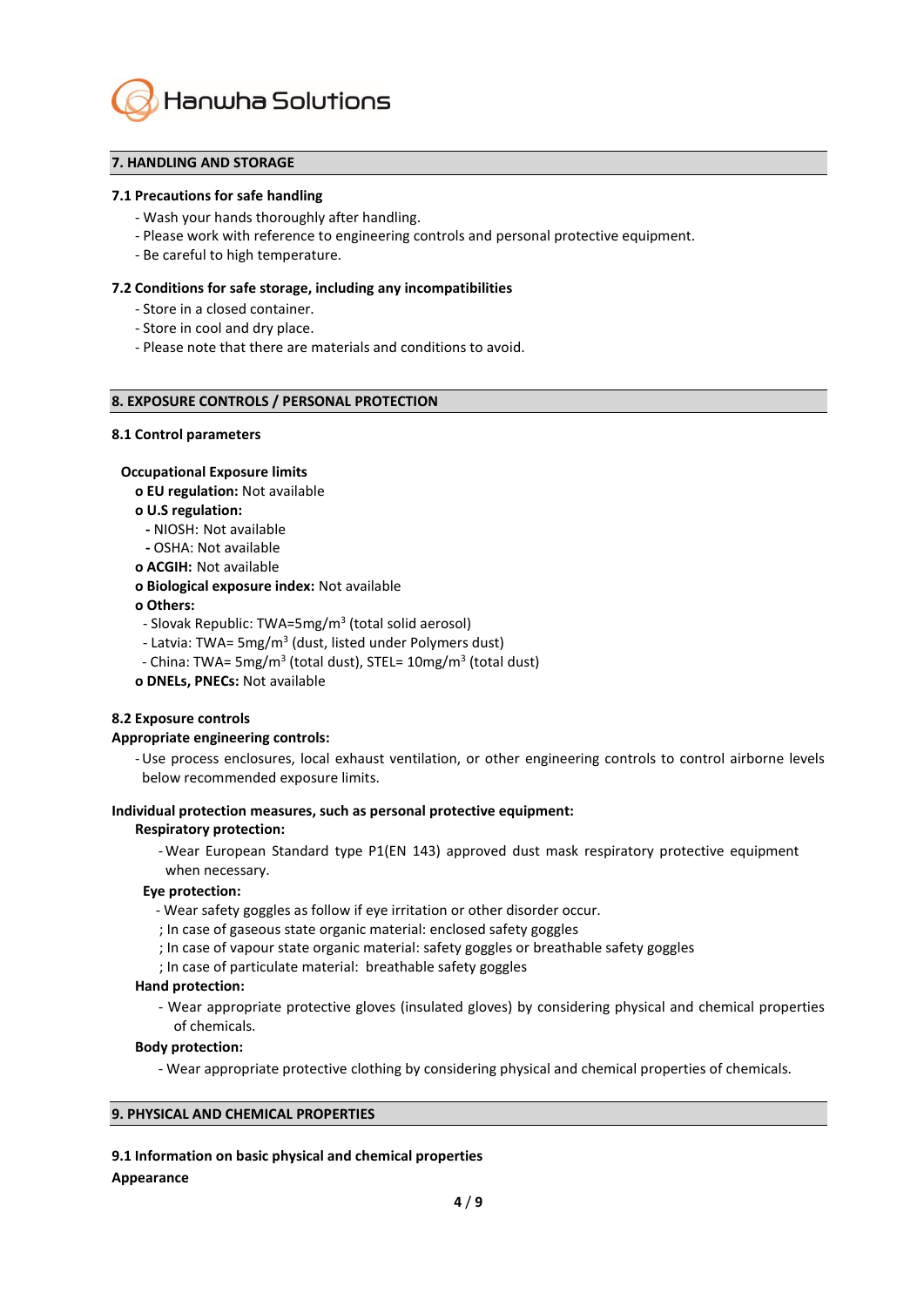

| <b>Description:</b>                           | Solid                                   |
|-----------------------------------------------|-----------------------------------------|
| Color:                                        | ivory white                             |
| Odor:                                         | Not available                           |
| <b>Odor threshold:</b>                        | Not available                           |
| pH:                                           | Not available                           |
| Melting point/freezing point:                 | 100°C~115°C                             |
| Initial boiling point and boiling range:      | Not available                           |
| Flash point:                                  | $221^{\circ}$ C                         |
| <b>Evaporation rate:</b>                      | Not available                           |
| Flammability (solid, gas):                    | Not available                           |
| Upper/lower flammability or explosive limits: | Not available                           |
| Vapor pressure:                               | Not applicable                          |
| Vapor density:                                | Not available                           |
| <b>Relative density:</b>                      | $0.92^{\circ}0.95g/cm^{3}(25^{\circ}C)$ |
| Solubility(ies):                              | Soluble in organic solvents above 93°C  |
| Partition coefficient: n-octanol/water:       | Log Kow=17.04                           |
| Auto-ignition temperature:                    | 435°C                                   |
| Decomposition temperature:                    | Not available                           |
| <b>Viscosity:</b>                             | Not available                           |
| <b>Explosive properties:</b>                  | Not available                           |
| <b>Oxidizing properties:</b>                  | Not available                           |
| <b>Molecular weight:</b>                      | 60,000-150,000g/moL                     |

## **10. STABILITY AND REACTIVITY**

## **10.1 Reactivity/Chemical stability/Possibility of hazardous reactions**

- Stable under normal conditions.
- -No dangerous reaction under conditions of normal use.

## **10.2 Conditions to avoid**

- Keep away from heat/sparks/open flames/hot surfaces.

#### **10.3 Incompatible materials**

- Combustion materials, Irritating, Toxic gases, strong oxidizing agent

## **10.4 Hazardous decomposition products:** CO2, Acrolein, Formaldehyde

## **11. TOXICOLOGICAL INFORMATION**

| 11.1 Information on toxicological effects |                                        |  |
|-------------------------------------------|----------------------------------------|--|
| (a) Acute toxicity                        | Not available                          |  |
| Oral                                      | Rat, LD <sub>50</sub> > 2,000 mg/kg bw |  |
| Dermal                                    | Not available                          |  |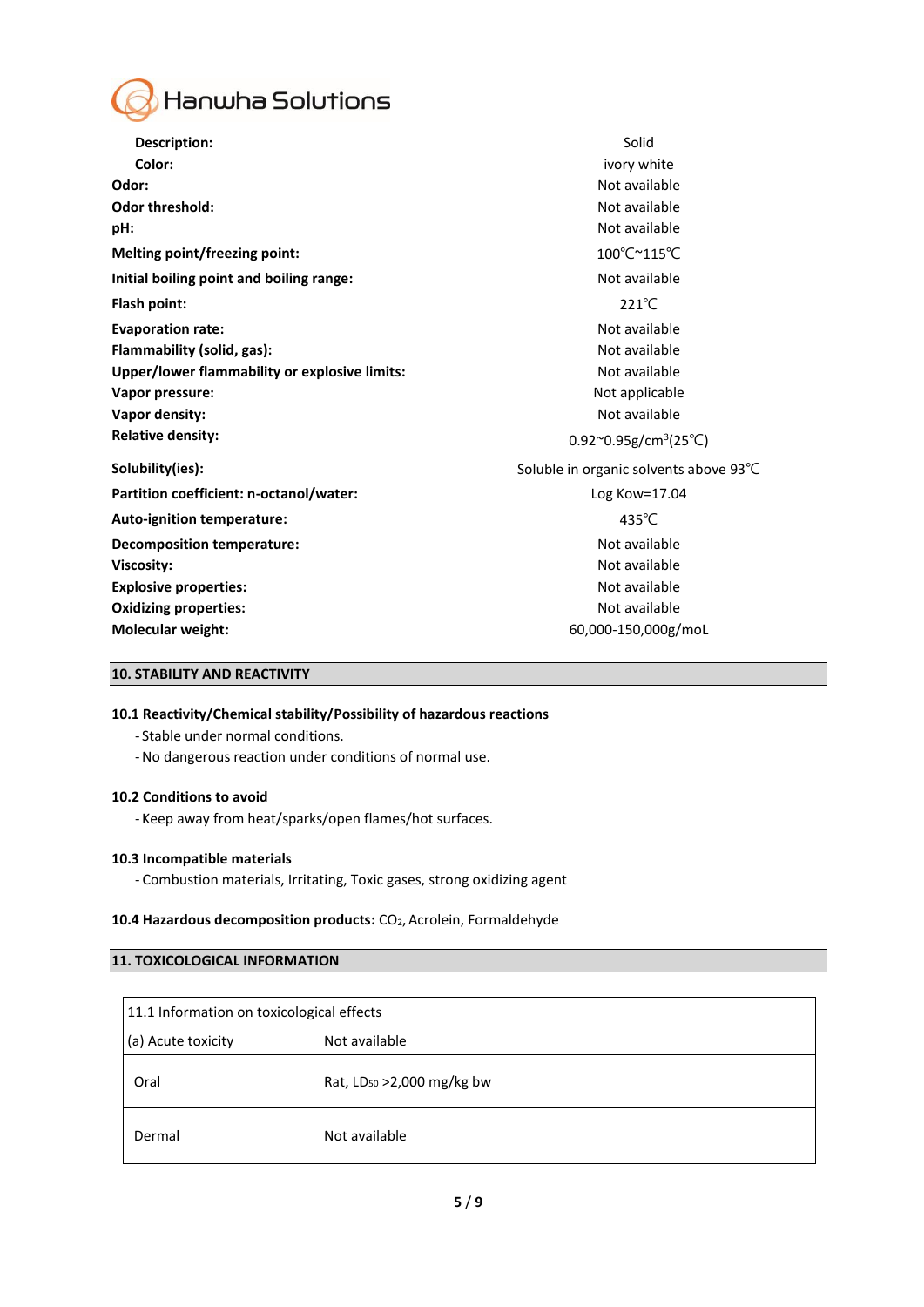

| Inhalation                                              | Not available                                                                                                                                                                                                                                                                                                                                                                                                                                                                                        |
|---------------------------------------------------------|------------------------------------------------------------------------------------------------------------------------------------------------------------------------------------------------------------------------------------------------------------------------------------------------------------------------------------------------------------------------------------------------------------------------------------------------------------------------------------------------------|
| (b) Skin Corrosion/ Irritation                          | Not classified                                                                                                                                                                                                                                                                                                                                                                                                                                                                                       |
|                                                         | In test on skin irritation with rabbits, mild skin irritations was observed.<br>(irritating index: 0.2)                                                                                                                                                                                                                                                                                                                                                                                              |
|                                                         | Not classified                                                                                                                                                                                                                                                                                                                                                                                                                                                                                       |
| (c) Serious Eye Damage/<br>Irritation                   | At the 24 hours observation, one and two treated eyes suffered from<br>moderate and minimal conjunctival irritation, respectively. Polyethylene<br>produced a maximum group mean score of 11.7 and was classified as a mild<br>irritant to the rabbit eye. All treated eyes appeared normal at the 72 hour<br>and 7 day observations.                                                                                                                                                                |
| (d) Respiratory sensitization                           | Not available                                                                                                                                                                                                                                                                                                                                                                                                                                                                                        |
|                                                         | Not classified                                                                                                                                                                                                                                                                                                                                                                                                                                                                                       |
| (e) Skin Sensitization                                  | In skin sensitization test with guinea pigs, skin sensitizations were not<br>observed.                                                                                                                                                                                                                                                                                                                                                                                                               |
|                                                         | Not classified                                                                                                                                                                                                                                                                                                                                                                                                                                                                                       |
| (f) Carcinogenicity                                     | IARC: Group 3<br>NTP, OSHA, EU CLP 1272/2008, US EPA: Not listed                                                                                                                                                                                                                                                                                                                                                                                                                                     |
| (g) Mutagenicity                                        | Not classified                                                                                                                                                                                                                                                                                                                                                                                                                                                                                       |
|                                                         | In vitro: Reverse mutation test (S. typhimurium, Escherichia coli) with/<br>without metabolic activation: Negative                                                                                                                                                                                                                                                                                                                                                                                   |
| (h) Reproductive toxicity                               | Not available                                                                                                                                                                                                                                                                                                                                                                                                                                                                                        |
| (i) Specific target organ<br>toxicity (single exposure) | Not available                                                                                                                                                                                                                                                                                                                                                                                                                                                                                        |
|                                                         | Not classified                                                                                                                                                                                                                                                                                                                                                                                                                                                                                       |
| (j) Specific target organ<br>toxicity (repeat exposure) | Sub-chronic or pre-chronic Exposure/ In a 90-day study, rats and dogs were<br>fed an extract of low molecular weight PE film; the film had been extracted<br>with isooctane to yield 568 mg extract/100 g of film. Rats fed at a level of<br>13,500 ppm film extract showed liver changes (fat droplets, cloudy swelling,<br>and increased liver weight) that were considered reversible in all cases. Rats<br>fed at levels of 2700 and 540 ppm and dogs fed 2700 ppm showed no<br>adverse effects. |
| (k) Aspiration Hazard                                   | Not available                                                                                                                                                                                                                                                                                                                                                                                                                                                                                        |

# **12. ECOLOGICAL INFORMATION**

| 12.1 Toxicity                      | Not available                                                                                                          |
|------------------------------------|------------------------------------------------------------------------------------------------------------------------|
| Acute toxicity                     | Not available                                                                                                          |
| Chronic toxicity                   | Not available                                                                                                          |
| 12.2 Persistence and degradability | Persistence: High persistency (log Kow is more than 4 estimated.)<br>Log Kow = $17.04$<br>Degradability: Not available |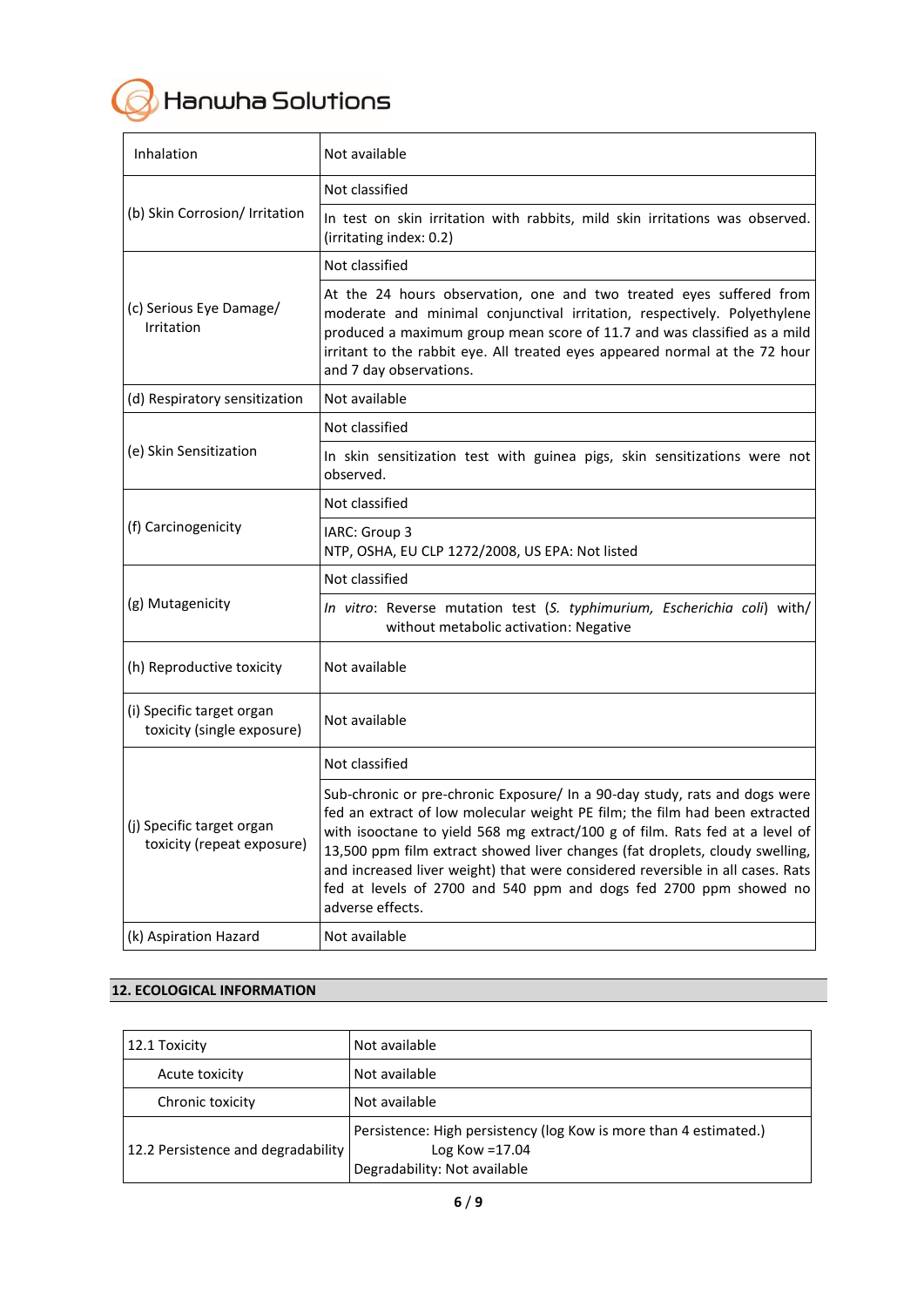Hanwha Solutions

| 12.3 Bio-accumulative potential            | Bioaccumulation: Bioaccumulation is expected to be low<br>according to the BCF $\leq$ 500. (BCF = 3.162)<br>Biodegradation: Not available |
|--------------------------------------------|-------------------------------------------------------------------------------------------------------------------------------------------|
| 12.4 Mobility in soil                      | Not available                                                                                                                             |
| 12.5 Results of PBT and vPvB<br>assessment | Not available                                                                                                                             |
| 12.6 Hazardous to the ozone layer          | Not applicable                                                                                                                            |

## **13. DISPOSAL CONSIDERATIONS**

#### **13.1 Waste treatment methods**

Waste disposal according to directive 2008/98/EC, covering waste and dangerous waste.

#### **13.1.1 Product/Packaging disposal:**

- No waste key number as per the European Waste Types List can be assigned to this product, since such classification is based on the (as yet undetermined) use to which the product is put by the consumer.
- The waste key number must be determined as per the European Waste Types List (decision on EU Waste Types List 2000/532/EC) in cooperation with the disposal firm/producing firm/official authority.

#### **13.1.2 Waste treatment-relevant information:**

Waste must be disposed of in accordance with directive 2008/98/EC.

#### **13.1.3 Sewage disposal-relevant information:**

Release to the environment or sewage system is prohibited. Must be treated as hazardous waste.

#### **13.1.4 Other disposal recommendations:** Not available

#### **14. TRANSPORT INFORMATION**

#### 14.1 UN No.: Not applicable

#### **14.2 UN Proper shipping name:** Not applicable

#### **14.3 Transport Hazard class**

ADR: Not applicable IMDG: Not applicable ICAO/IATA: Not applicable RID: Not applicable

#### **14.4 Packing group:** Not applicable

#### **14.5 Environmental hazards:** Not applicable

## **14.6 Special precautions for user in case of fire:** Not applicable **in case of leakage:** Not applicable

## **15. REGULATORY INFORMATION**

**15.1 Safety, health and environmental regulation/legislation specific for the substance or mixture**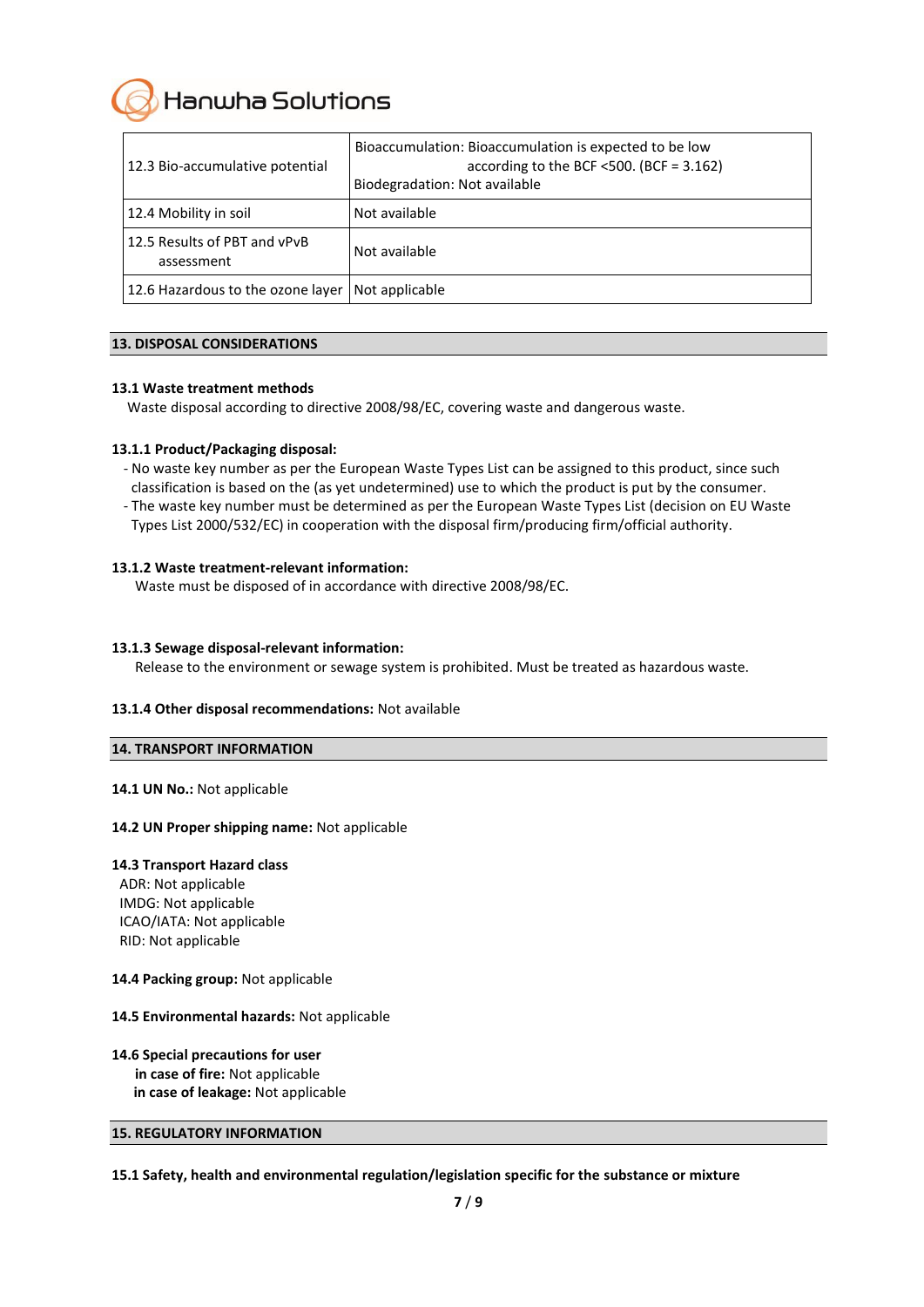

## **EU Regulatory Information**

# **EU classification**

**EU 1272/2008(CLP)** 

 **Classification:** Not classified

 **Risk phrases:** Not classified

 **Safety phrases:** Not classified

**EU SVHC list**: Not regulated

**EU Authorization list**: Not regulated

**EU Restriction list**: Not regulated

 **Waste Framework Directive 2008/98/EC:** Hazardous waste

#### **Foreign Inventory Status**

- Korea management information: Existing Chemical Substance (KE-28877)

**-** U.S.A management information: Section 8(b) Inventory (TSCA): Present

- China management information: Inventory of Existing Chemical Substances (IECSC): Present (05721))

- Japan management information: Existing and New Chemical Substances (ENCS): Present ((6)-1)

- Canada management information: Domestic Substances List (DSL): Present

- Australia management information: Australian Inventory of Chemical Substances (AICS): Present

- New Zealand management information: New Zealand Inventory of Chemicals (NZIoC):

May be used as a single component chemical under an

appropriate

group standard.

- Philippines management information: Philippine Inventory of Chemicals and Chemical Substances (PICCS): Present

#### **15.2 Chemical safety assessment:**

For this substance a chemical safety assessment has been carried out.

## **16. OTHER INFORMATION**

Product safety data sheet for prepared in accordance with Regulation (EU) 1272/2008

## **16.1 Indication of changes:**

Version: - Revision date: -

## **16.2 Key literature reference and sources for data:**

IARC Monographs on the Evaluation of Carcinogenic Risks to Humans; http://monographs.iarc.fr HSDB; http://toxnet.nlm.nih.gov/ NIOSH (The National Institute for Occupational Safety and Health) ACGIH (American Conference of Governmental Industrial Hygienists) TOMES-LOLI®; http://www.rightanswerknowledge.com/loginRA.aspo National Emergency Management Agency-Korea dangerous material inventory management system; http://www.nema.go.kr/hazmat/main/main.jsp

Waste Control Act enforcement regulation attached [1]

National chemicals information systems; http://ncis.nier.go.kr

## **16.3 Abbreviations**

EC50: median effective concentration

LC50: median lethal concentration

LD50: median lethal dose